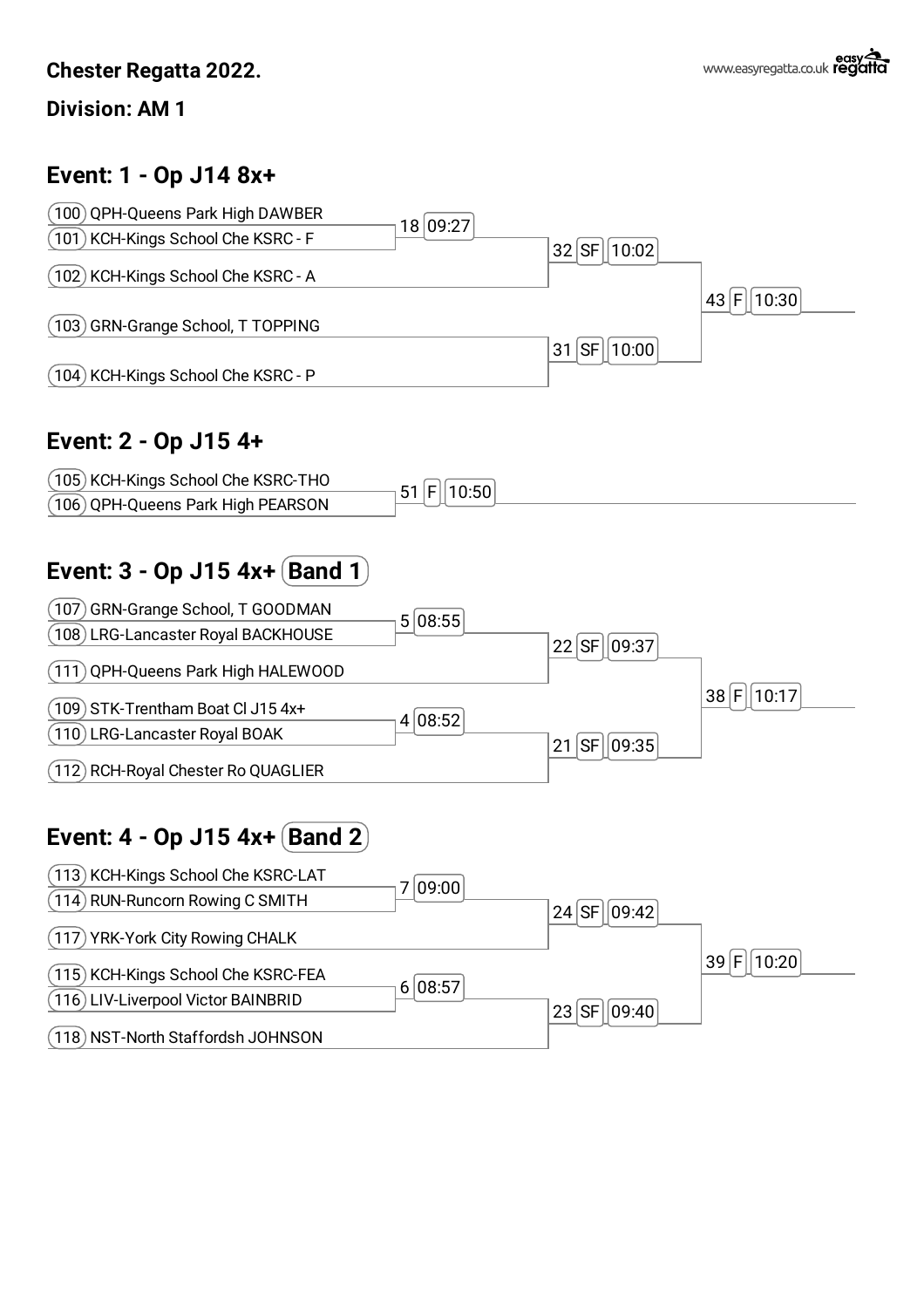#### **Division: AM 1**

## **Event: 5 - W J14 4x+ Band 1**



## **Event: 6 - W J14 4x+ Band 2**



### **Event: 7 - Op J14 2x**



### **Event: 8 - W J15 2x Band 1**

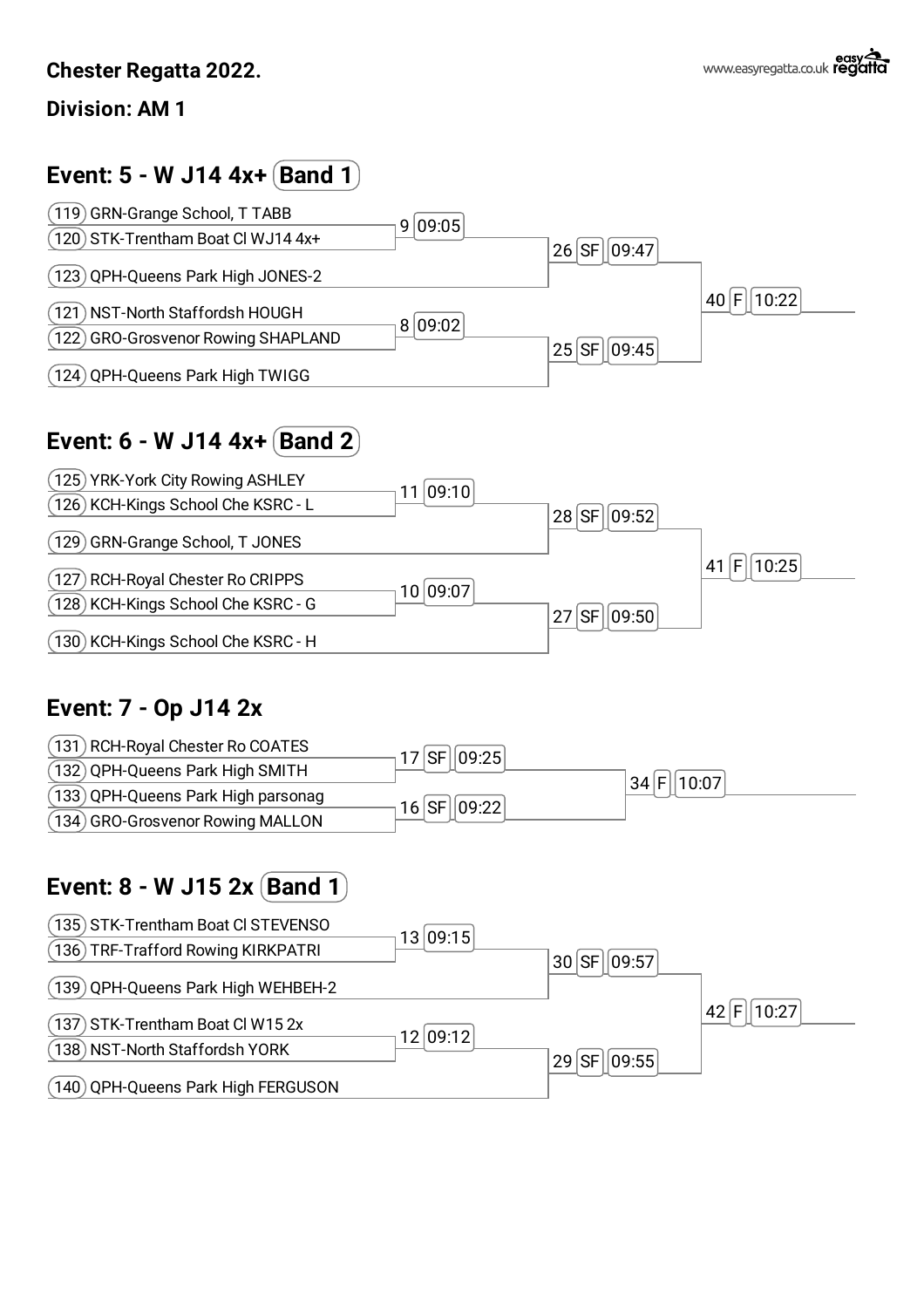#### **Division: AM 1**

## **Event: 9 - W J15 2x Band 2**



### **Event: 10 - Op J14 1x**



## **Event: 11 - W J15 1x Band 1**

| (151) YRK-York City Rowing BOSHOFF- | $15$ SF $ 09:20 $ |                  |  |
|-------------------------------------|-------------------|------------------|--|
| (152) GRN-Grange School, T BOUSTEAD |                   | 33 F <br>  10:05 |  |
| (153) STK-Trentham Boat Cl PHAGUREY | 14 SF 109:17      |                  |  |
| (154) LIV-Liverpool Victor RHEAD    |                   |                  |  |

## **Event: 12 - W J15 1x Band 2**

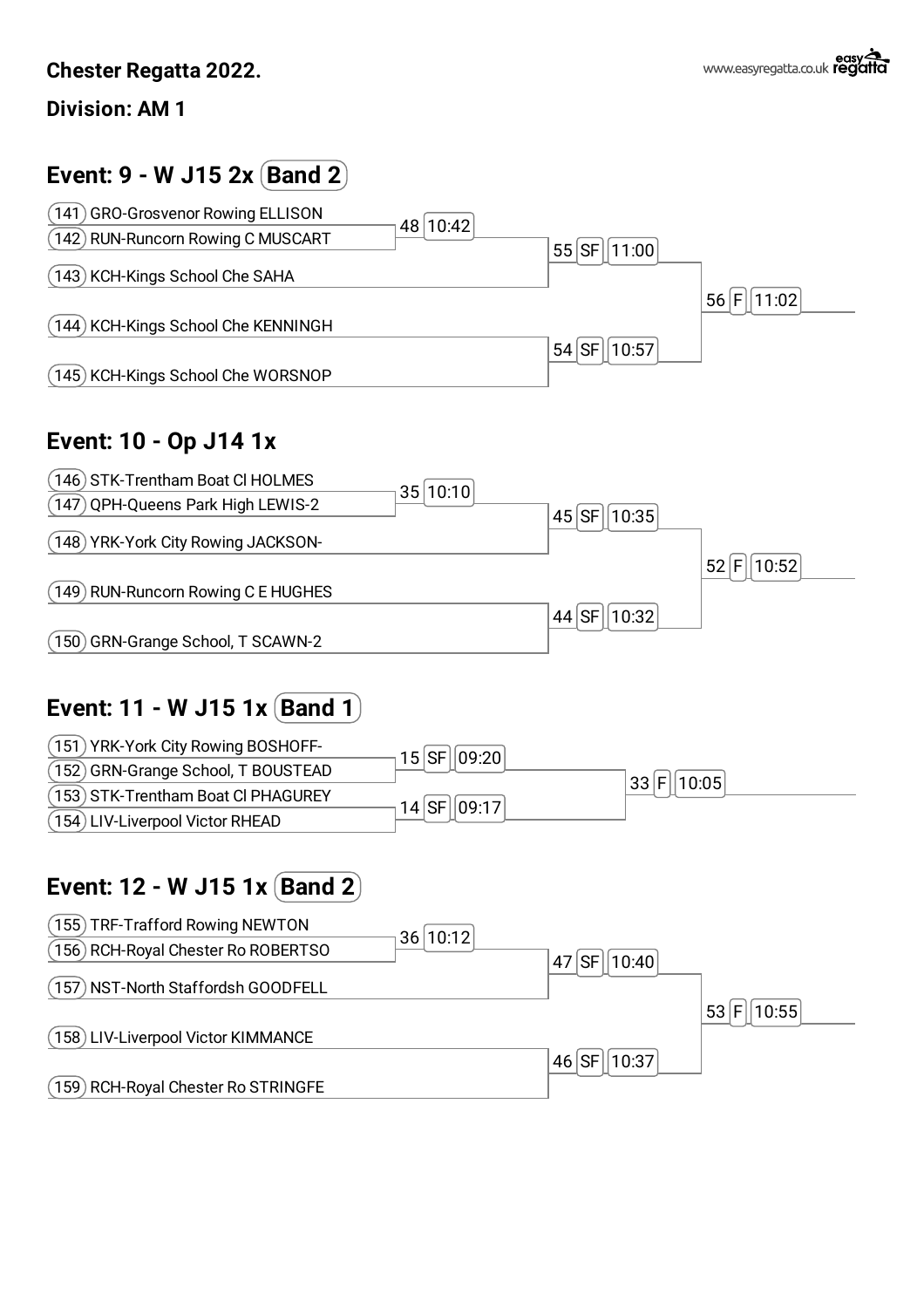#### **Division: AM 1**

### **Event: 13 - Op J13 2x**



#### **Event: 14 - W J13 4x+**



### **Event: 15 - Op J12 1x**

 TRF-Trafford Rowing LO  $(170)$  LIV-Liverpool Victor OLSEN SK F 10:47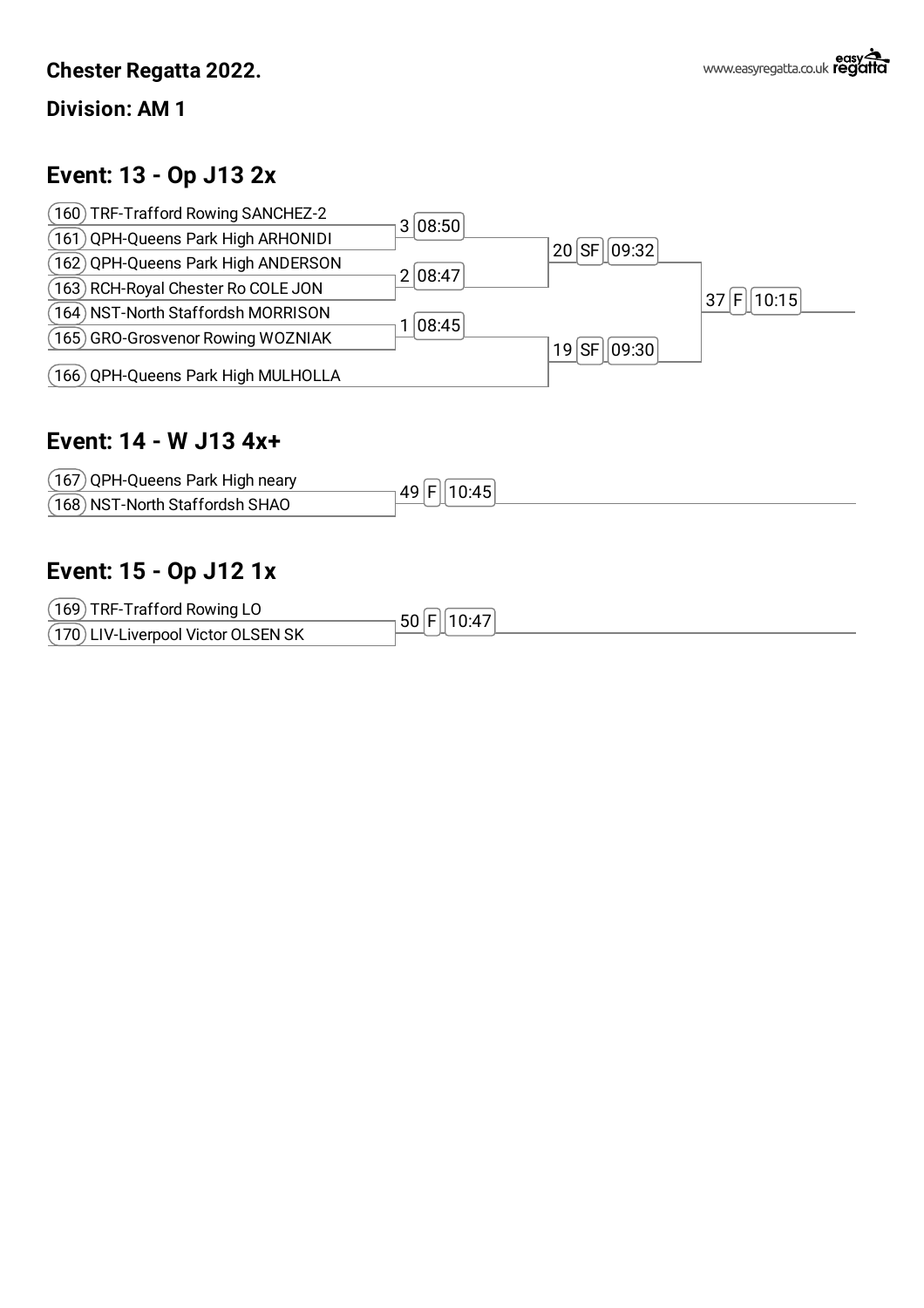**Division: AM 2**

### **Event: 16 - Op J16 4+**



#### **Event: 17 - W J18 4x-**



### **Event: 18 - W J16 4x-**



## **Event: 19 - Op J18 2x Band 2**



## **Event: 20 - Op J18 2x (Band 1)**

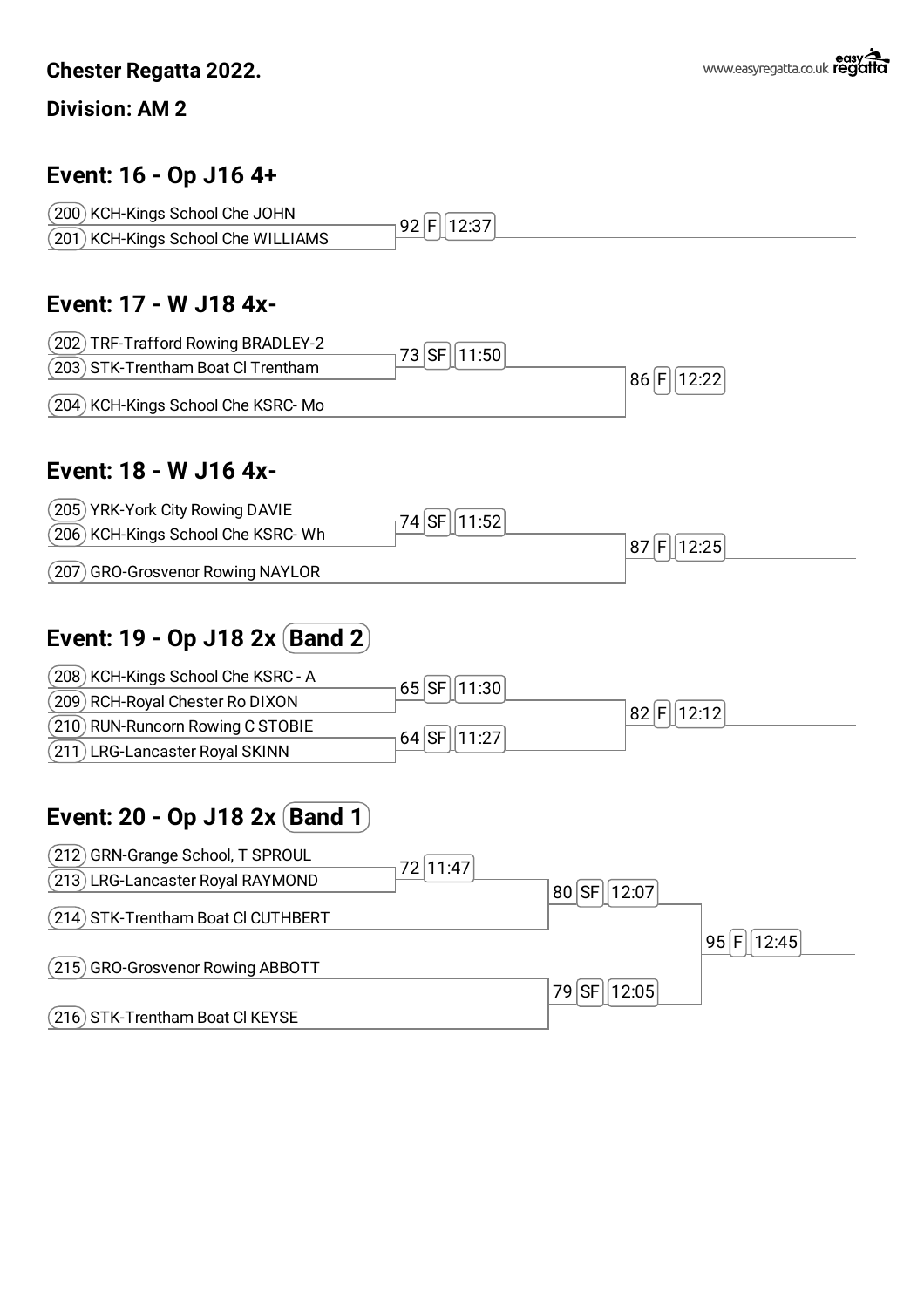**Division: AM 2**

## **Event: 21 - Op J16 2x**



### **Event: 22 - Op J18 1x**



### **Event: 23 - Op J16 1x**



### **Event: 24 - Op 2x**

| $(234)$ TRF-Trafford Rowing HOWARTH        | $63$ SF   11:25 |                                           |
|--------------------------------------------|-----------------|-------------------------------------------|
| (235) KEL-Keele University KUBC-4          |                 | $\parallel$ 12:10 $\parallel$<br>81<br>FI |
| (236) MES-Mersey Rowing Cl MACHADO         | 62 SF 11:22     |                                           |
| $\sqrt{237}$<br>UNW-Bangor Universit WHYTE |                 |                                           |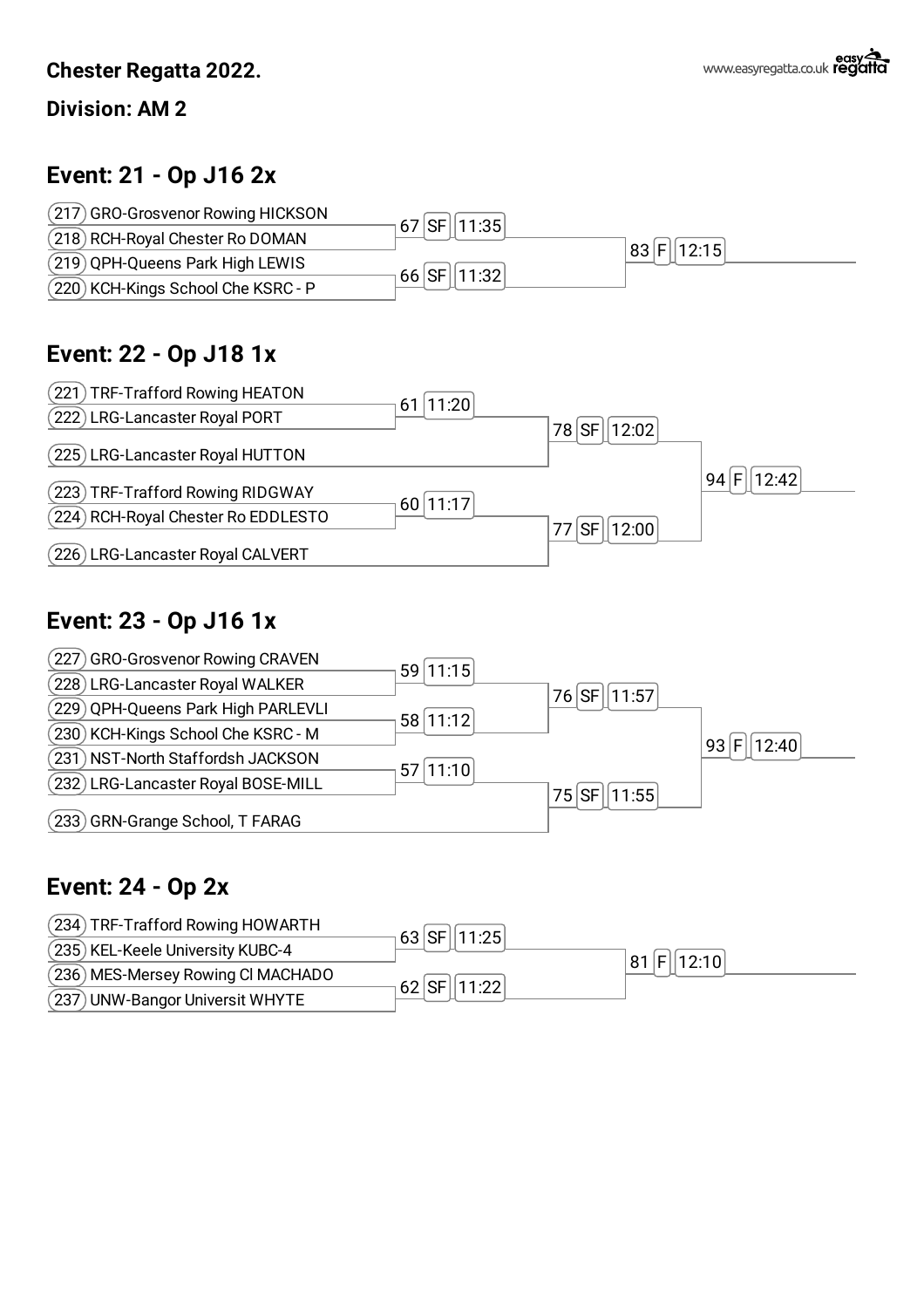#### **Division: AM 2**

## **Event: 25 - W 4x- Band 2**



## **Event: 26 - Op 1x Band 2**



### **Event: 27 - Op 1x Band 1**



### **Event: 28 - Op 2-**



#### **Event: 29 - W 8+**

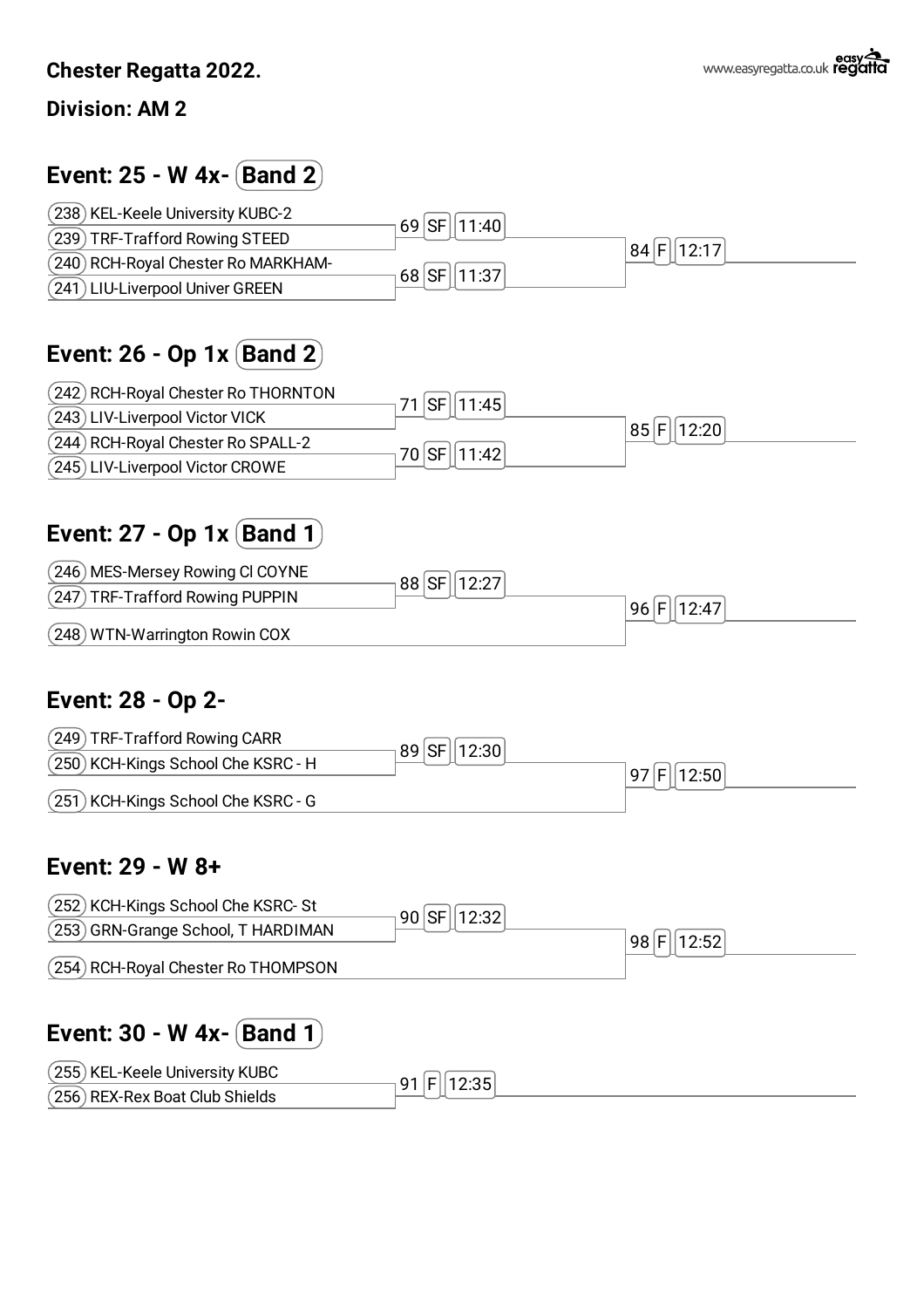#### **Division: PM 1**

### **Event: 31 - W J14 8x+**



### **Event: 32 - Op J14 4x+**



### **Event: 33 - W J15 4x+**



## **Event: 34 - Op J15 2x Band 2**

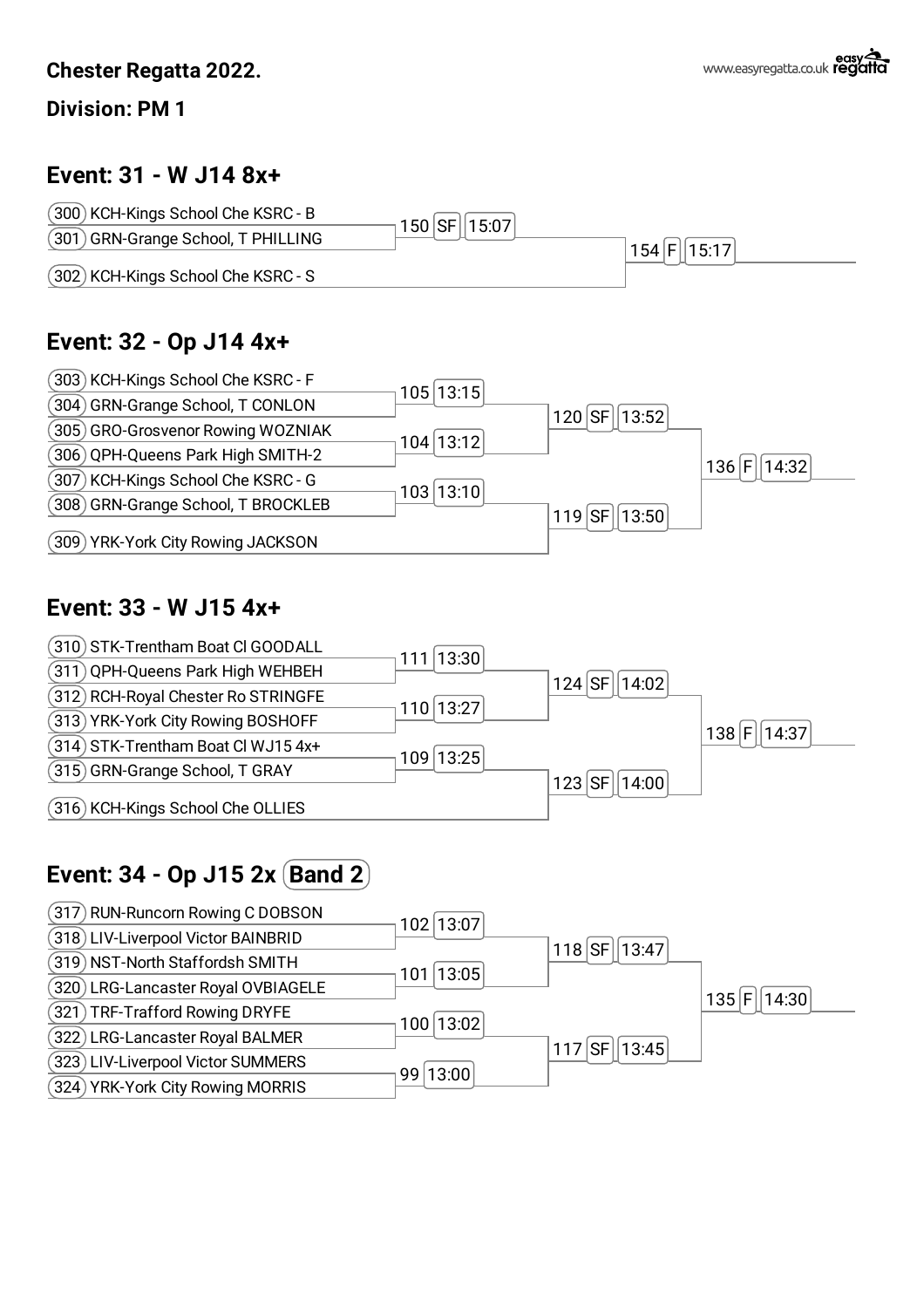**Division: PM 1**

## **Event: 35 - Op J15 2x Band 1**



## **Event: 36 - W J14 2x Band 1**



## **Event: 37 - W J14 2x Band 2**



### **Event: 38 - Op J15 1x**

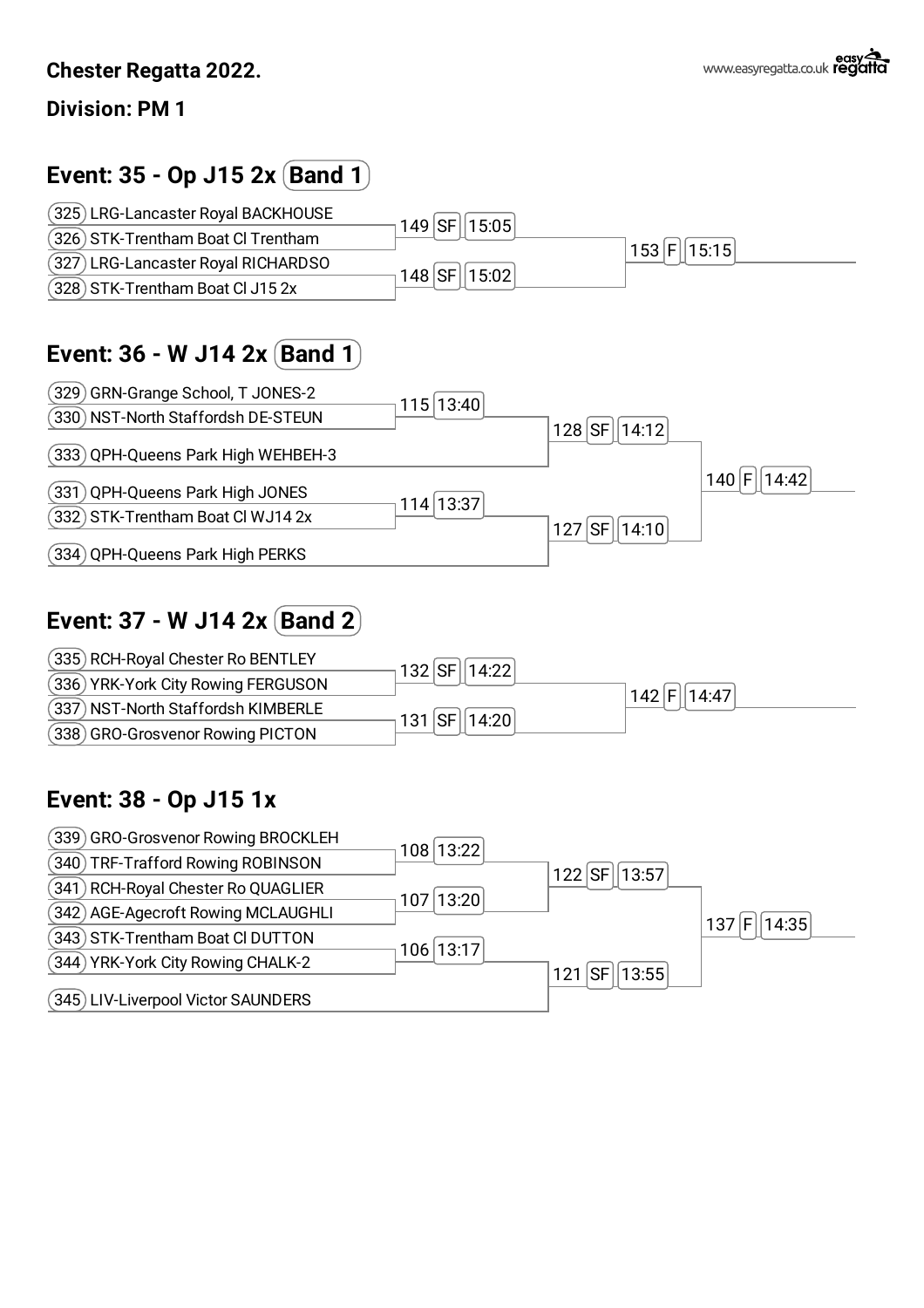### **Event: 39 - W J14 1x**



### **Event: 40 - Op J13 4x+**



## **Event: 41 - W J13 2x Band 1**

| (357) GRO-Grosvenor Rowing PICTON-2 | $134$ SF<br>14:27       |
|-------------------------------------|-------------------------|
| (358) NST-North Staffordsh GEL      | 143   F    14:50        |
| (359) YRK-York City Rowing DAVIE-3  | $133$ $ SF $ .<br>14:25 |
| (360) STK-Trentham Boat Cl WJ13 2x  |                         |

### **Event: 42 - W J13 2x Band 2**

| (361) TRF-Trafford Rowing BARRY     | 145 SF   14:55       |
|-------------------------------------|----------------------|
| (362) QPH-Queens Park High MULHOLLA | $ 151 $ F $  15:10 $ |
| (363) QPH-Queens Park High MILANOVA | 144 SF 14:52         |
| (364) QPH-Queens Park High Carline  |                      |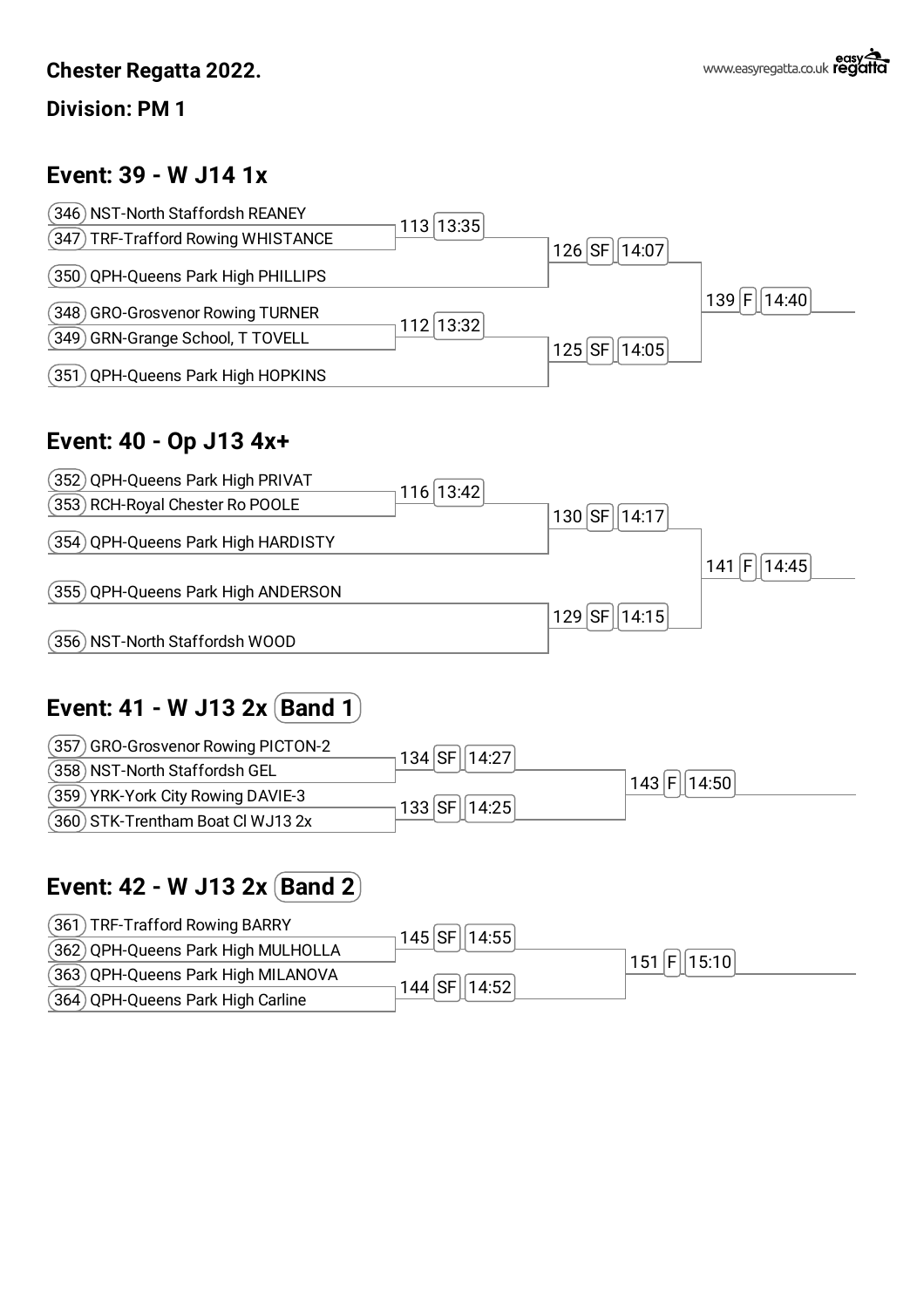**Division: PM 1** 

## Event: 43 - W J13 1x

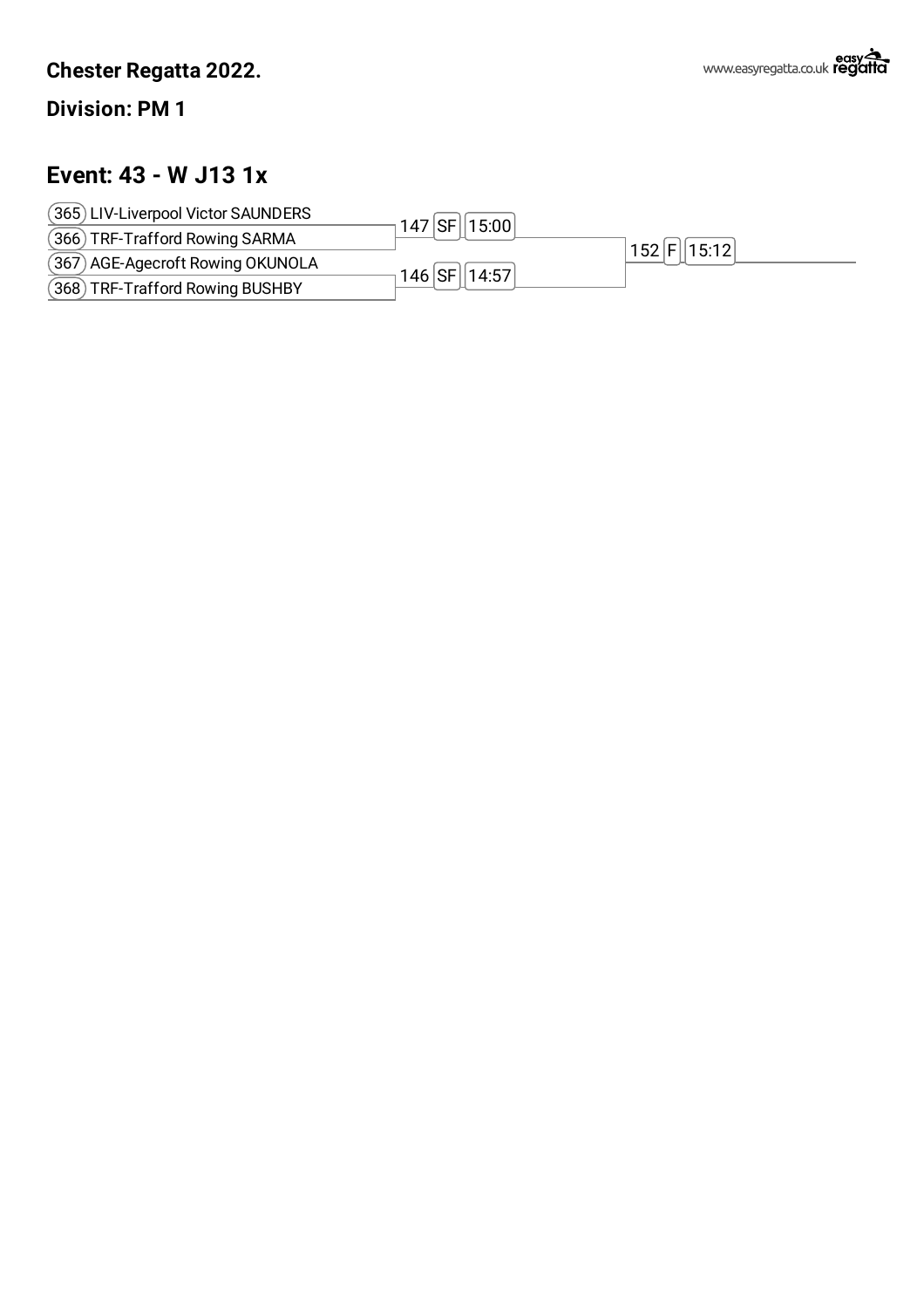**Division: PM 2**

### **Event: 44 - Op J16 8+**



### **Event: 45 - Op J18 4x-**



### **Event: 46 - W J18 2x**



### **Event: 47 - W J16 2-**



### **Event: 48 - W J16 2x Band 1**

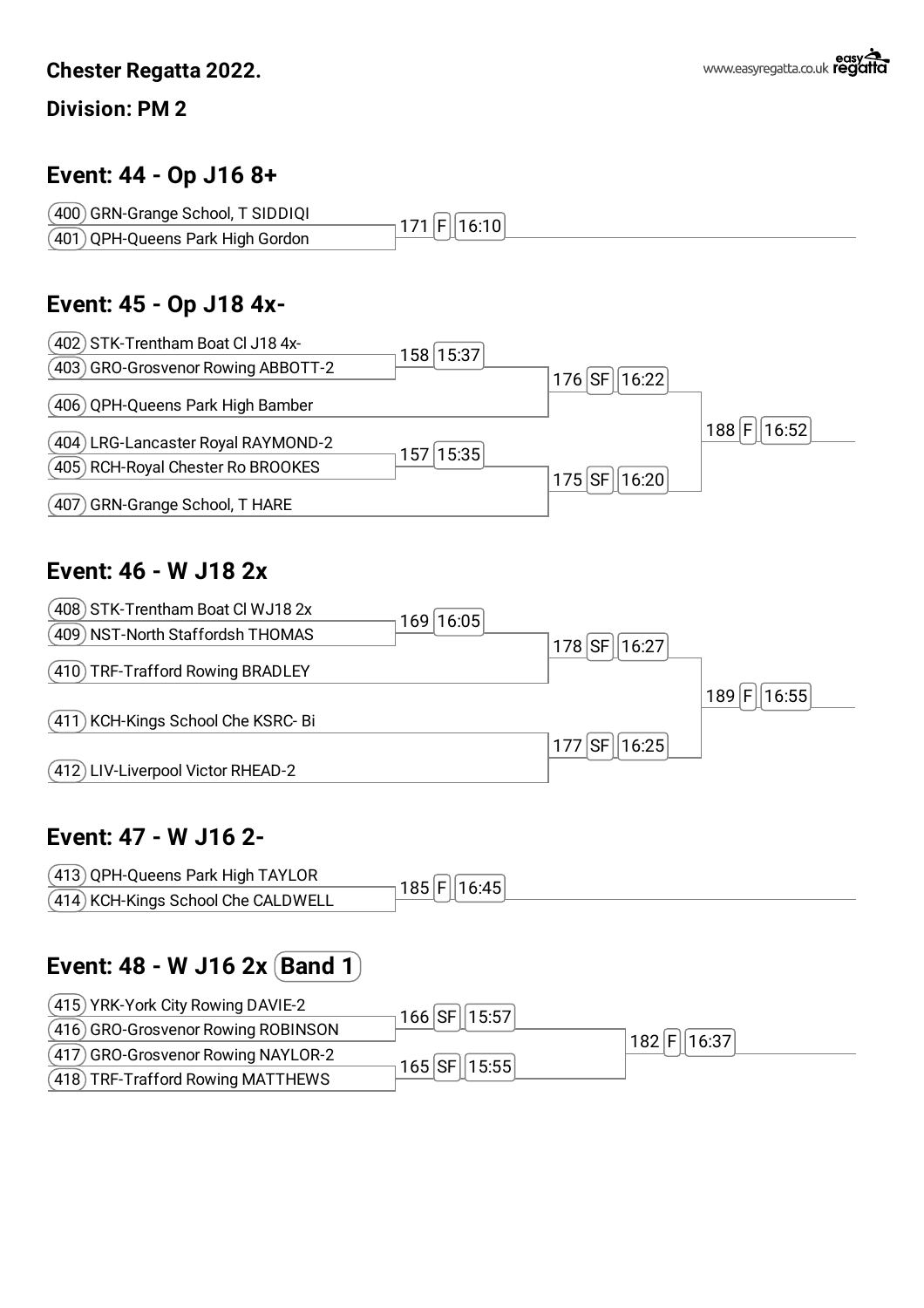**Division: PM 2**

## **Event: 49 - W J16 2x Band 2**



### **Event: 50 - W 1x**



### **Event: 51 - Op 4x-**



### **Event: 52 - W 4+**



## **Event: 53 - W 2x Band 1**